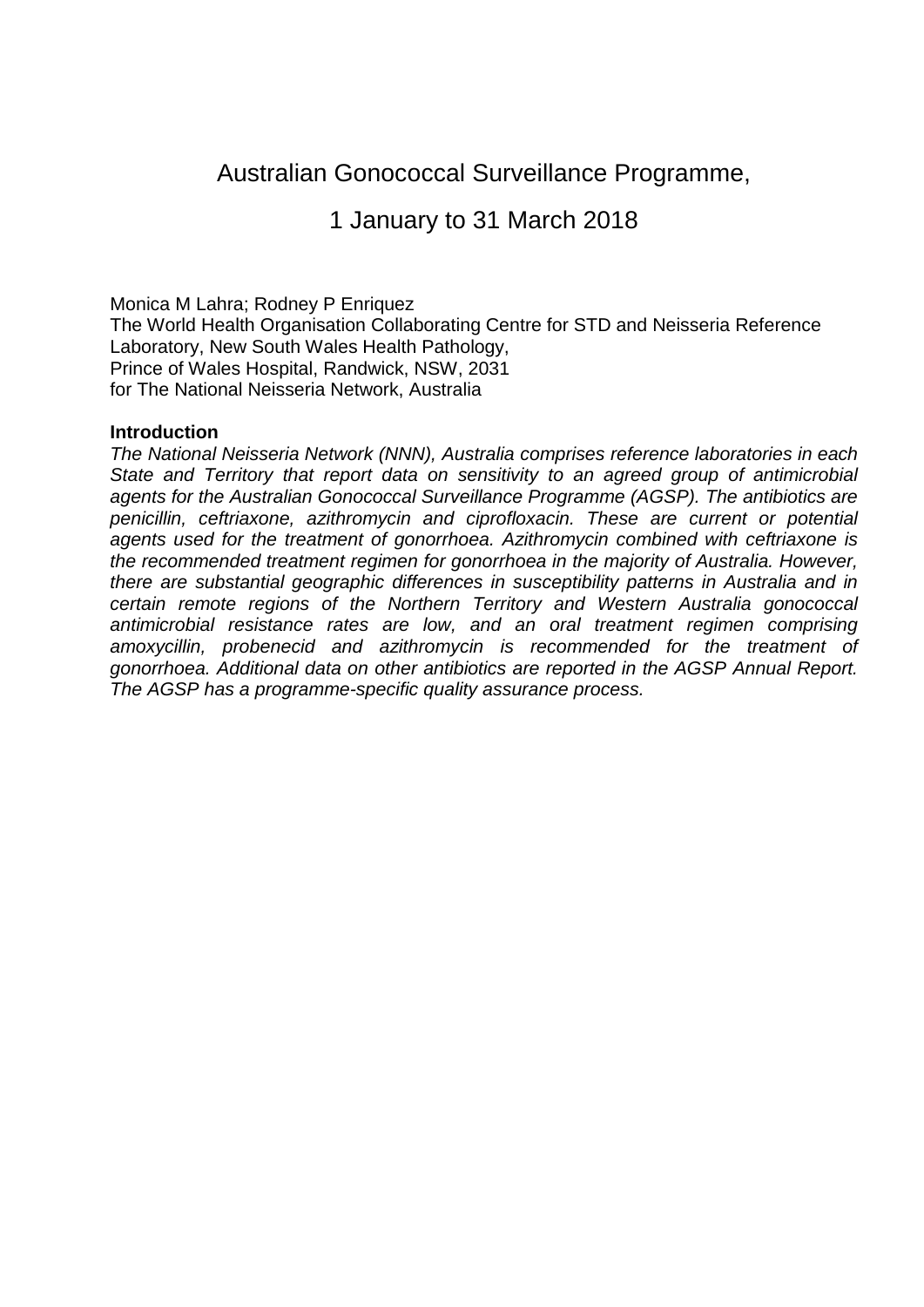# *Results*

A summary of the proportion of isolates with decreased susceptibility to ceftriaxone, and the proportion resistant to azithromycin, penicillin, and ciprofloxacin for Quarter 1 2018 are shown in **Table 1.**

## **Table 1:**

|                                               | <b>Number</b><br><b>of</b><br><b>isolates</b><br>tested | <b>Decreased</b><br><b>Susceptibility</b> |                | <b>Resistance</b>                         |                |                                          |      |                                            |      |  |
|-----------------------------------------------|---------------------------------------------------------|-------------------------------------------|----------------|-------------------------------------------|----------------|------------------------------------------|------|--------------------------------------------|------|--|
|                                               | Q1,<br>2018                                             | Ceftriaxone<br><b>MIC</b><br>$≥0.06$ mg/L |                | Azithromycin<br><b>MIC</b><br>$≥1.0$ mg/L |                | Penicillin*<br><b>MIC</b><br>$≥1.0$ mg/L |      | Ciprofloxacin<br><b>MIC</b><br>$≥1.0$ mg/L |      |  |
| <b>State or Territory</b>                     |                                                         | n                                         | %              | n                                         | %              | n                                        | %    | n                                          | %    |  |
| <b>Australian Capital</b><br><b>Territory</b> | 58                                                      | $\mathbf 0$                               | $\mathbf 0$    | 4                                         | 6.9            | 6                                        | 10.3 | $\overline{7}$                             | 12.1 |  |
| <b>New South Wales</b>                        | 823                                                     | $\overline{4}$                            | 0.5            | 45                                        | 5.5            | 206                                      | 25.0 | 243                                        | 29.5 |  |
| Queensland                                    | 300                                                     | 6                                         | 2.0            | 32                                        | 10.7           | 81                                       | 27.0 | 91                                         | 30.3 |  |
| South Australia                               | 68                                                      | $\overline{0}$                            | $\mathbf 0$    | 3                                         | 4.4            | 31                                       | 45.6 | 36                                         | 52.9 |  |
| Tasmania                                      | 11                                                      | 1                                         | 9.1            | $\mathbf 0$                               | $\mathbf 0$    | 3                                        | 27.3 | $\overline{2}$                             | 18.2 |  |
| Victoria                                      | 688                                                     | 23                                        | 3.3            | 44                                        | 6.4            | 145                                      | 21.1 | 171                                        | 24.9 |  |
| Northern Territory<br>Urban & Rural           | 24                                                      | $\Omega$                                  | $\overline{0}$ | $\mathbf{1}$                              | 4.2            | $\overline{4}$                           | 16.7 | $\overline{0}$                             | 0.0  |  |
| Northern Territory<br>Remote                  | 32                                                      | $\overline{0}$                            | $\mathbf 0$    | $\overline{0}$                            | $\overline{0}$ | 1                                        | 2.9  | $\overline{2}$                             | 6.3  |  |
| Western Australia<br>Urban & Rural            | 177                                                     | $\overline{4}$                            | 2.3            | 3                                         | 1.7            | 41                                       | 23.2 | 45                                         | 25.4 |  |
| Western Australia<br>Remote                   | 24                                                      | $\overline{0}$                            | $\overline{0}$ | $\mathbf 0$                               | $\mathbf 0$    | 1                                        | 4.2  | $\mathbf{1}$                               | 4.2  |  |
| <b>AUSTRALIA</b>                              | 2205                                                    | 38                                        | 1.7            | 132                                       | 6.0            | 519                                      | 23.5 | 598                                        | 27.0 |  |

**Table 1:** Gonococcal isolates showing decreased susceptibility to ceftriaxone and resistance to azithromycin, penicillin, and ciprofloxacin, Australia, 1 January to 31 March 2018, by State or Territory

\* Penicillin resistance includes MIC value of ≥1.0 mg/L, or penicillinase production.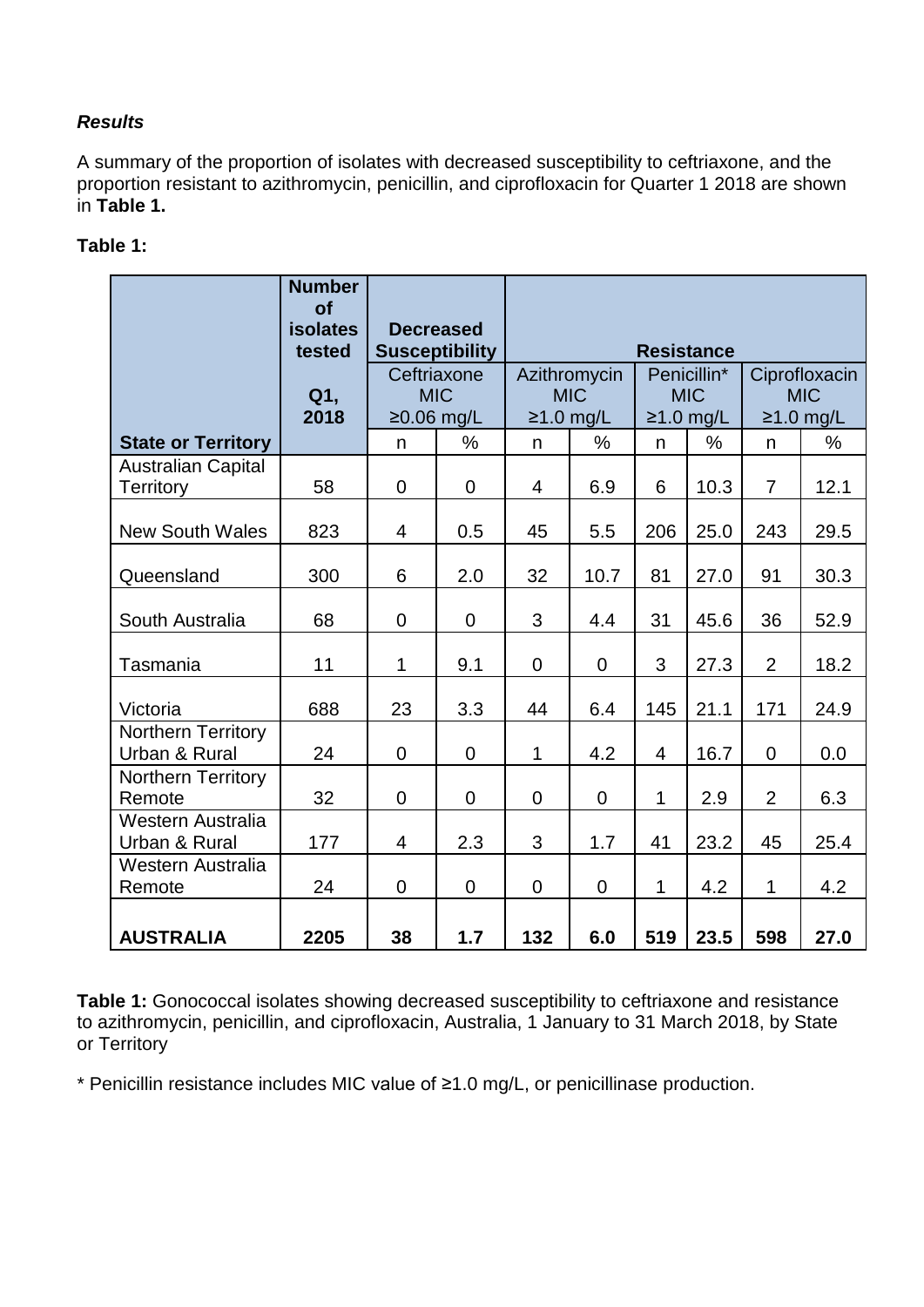## **Ceftriaxone**

In the first quarter of 2018 the proportion of isolates with ceftriaxone DS in Australia was 1.7%, slightly higher than the proportion in the first quarter of 2017, and the annual proportion for 2017. Of note there two isolates reported in Australia that had high MIC values to ceftriaxone, (0.25mg/L and 0.50mg/L) that also had high level resistance to azithromycin (MIC >256mg/L), and were resistant to penicillin and ciprofloxacin, but susceptible to spectinomycin and gentamicin. Genetic analyses showed these two strains were indistinguishable.<sup>1</sup> Both strains were isolated from persons residing in Queensland. This was the first time NG strains with an extensively drug resistant profile have been reported in Australia, and a strain with a similar profile has also been reported in the United Kingdom.<sup>2</sup>

The category of ceftriaxone DS as reported by the AGSP includes the MIC values 0.06 and ≥0.125 mg/L, and the national trend since 2010 is shown in **Table 2.**

| <b>Ceftriaxone</b><br>MIC mg/L | 2010  | 2011  | 2012  | 2013  | 2014  | 2015  | 2016  | 2017  | 2018<br>Q1 |
|--------------------------------|-------|-------|-------|-------|-------|-------|-------|-------|------------|
| 0.06                           | 4.80% | 3.20% | 4.10% | 8.20% | 4.80% | 1.70% | 1.65% | 1.02% | 1.60%      |
| ≥0.125                         | 0.10% | 0.10% | 0.30% | 0.60% | 0.60% | 0.10% | 0.05% | 0.04% | 0.10%      |

#### **Table 2:**

**Table 2: Percentage of gonococcal isolates with decreased susceptibility to ceftriaxone MIC 0.06 and ≥0.125 mg/L, Australia, 2010 to 2017, and 1 January to 31 March 2018.**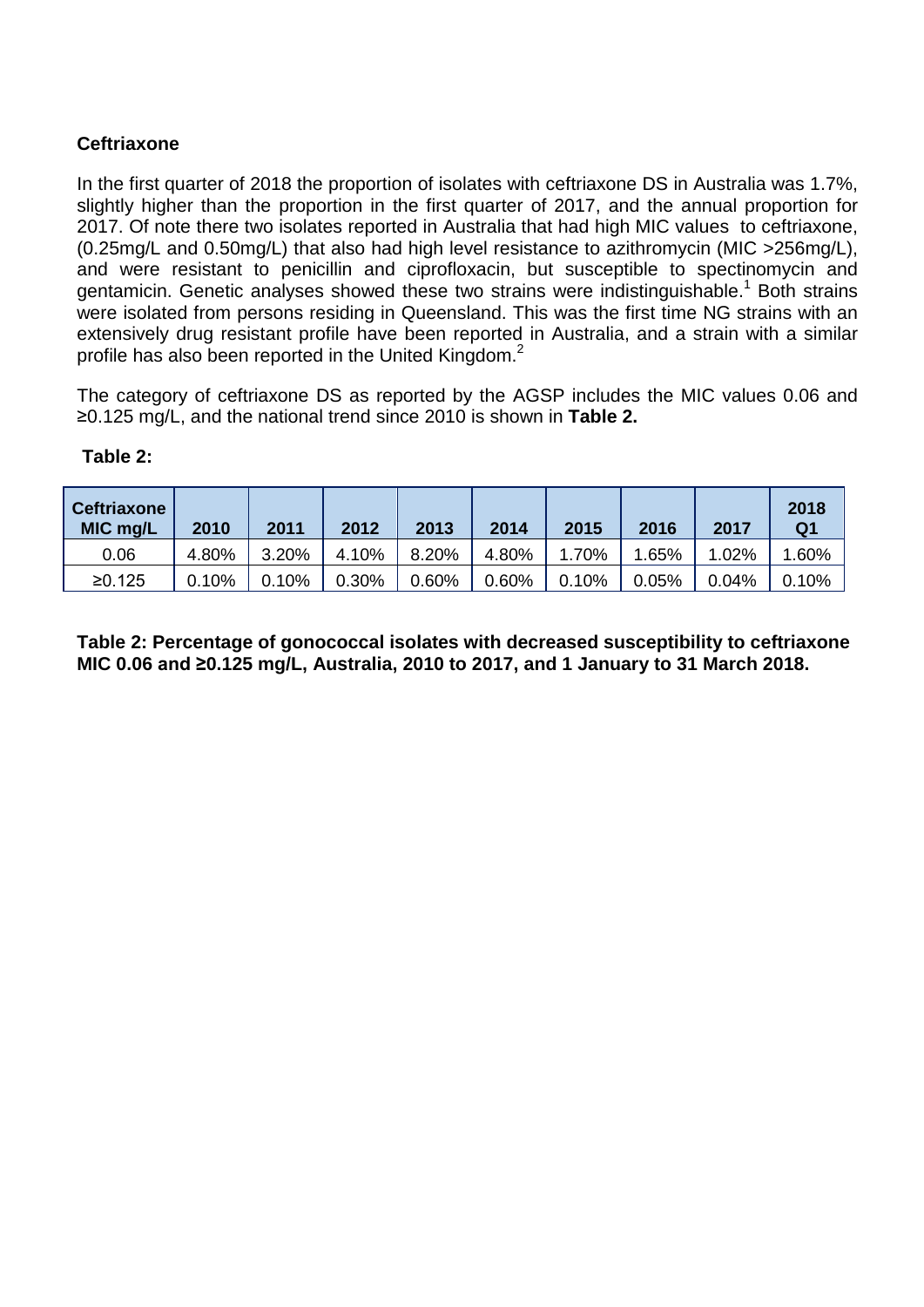A summary of ceftriaxone DS strains that were penicillin and ciprofloxacin, or isolated from extra genital sites (rectal and pharyngeal) for Quarter 1, 2018 by state or territory, and by sex (male/female) are shown in **Table 3.**

## **Table 3:**

| Strains with ceftriaxone decreased susceptibility (CRO DS) |                |                 |                |                |                |                |                |                                     |                |
|------------------------------------------------------------|----------------|-----------------|----------------|----------------|----------------|----------------|----------------|-------------------------------------|----------------|
| <b>State or Territory</b>                                  | <b>Total</b>   | Pen $R$ + Cip R |                | <b>Males</b>   |                | <b>Females</b> |                | <b>Extragenital</b><br><b>sites</b> |                |
|                                                            |                | n.              | $\frac{0}{0}$  | n              | $\frac{0}{0}$  | n              | $\%$           | n                                   | %              |
| <b>Australian Capital</b><br>Territory                     | $\overline{0}$ | $\overline{0}$  | $\Omega$       | $\Omega$       | $\Omega$       | 0              | $\Omega$       | $\overline{0}$                      | $\Omega$       |
| <b>New South Wales</b>                                     | $\overline{4}$ | 3               | 75             | $\mathbf{1}$   | 25             | 3              | 75             | $\overline{2}$                      | 50             |
| Queensland                                                 | 6              | 3               | 50             | 4              | 67             | 2              | 33             | $\overline{2}$                      | 33             |
| South Australia                                            | $\overline{0}$ | $\overline{0}$  | $\Omega$       | $\overline{0}$ | $\Omega$       | $\overline{0}$ | $\overline{0}$ | $\overline{0}$                      | $\Omega$       |
| Tasmania                                                   | 1              | 1               | 100            | 1              | 1              | $\overline{0}$ | $\overline{0}$ | $\overline{0}$                      | $\Omega$       |
| Victoria                                                   | 23             | 14              | 61             | 17             | 74             | 6              | 26             | 8                                   | 35             |
| <b>Northern Territory</b><br>Urban & Rural                 | $\mathbf 0$    | $\mathbf 0$     | $\mathbf 0$    | $\overline{0}$ | $\overline{0}$ | $\overline{0}$ | $\overline{0}$ | $\overline{0}$                      | $\mathbf 0$    |
| <b>Northern Territory</b><br>Remote                        | $\overline{0}$ | $\overline{0}$  | $\overline{0}$ | $\overline{0}$ | $\overline{0}$ | $\mathbf 0$    | $\overline{0}$ | $\overline{0}$                      | $\overline{0}$ |
| Western Australia<br>Urban & Rural                         | $\overline{4}$ | $\overline{4}$  | 100            | $\overline{2}$ | 50             | 2              | 50             | 1                                   | 25             |
| Western Australia<br>Remote                                | $\overline{0}$ | $\overline{0}$  | $\overline{0}$ | $\overline{0}$ | $\Omega$       | $\Omega$       | $\Omega$       | $\overline{0}$                      | $\Omega$       |
| <b>AUSTRALIA</b>                                           | 38             | 25              | 65.8           | 25             | 65.8           | 13             | 34.2           | 13                                  | 34.2           |

**Table 3: Percentage of gonococcal isolates with decreased susceptibility to ceftriaxone (MIC ≥0.06 mg/L) and that were penicillin (Pen) and ciprofloxacin (Cip) resistant (R), isolated from extra genital sites, and by sex, Australia, Australia, 1 January to 31 March 2018.**